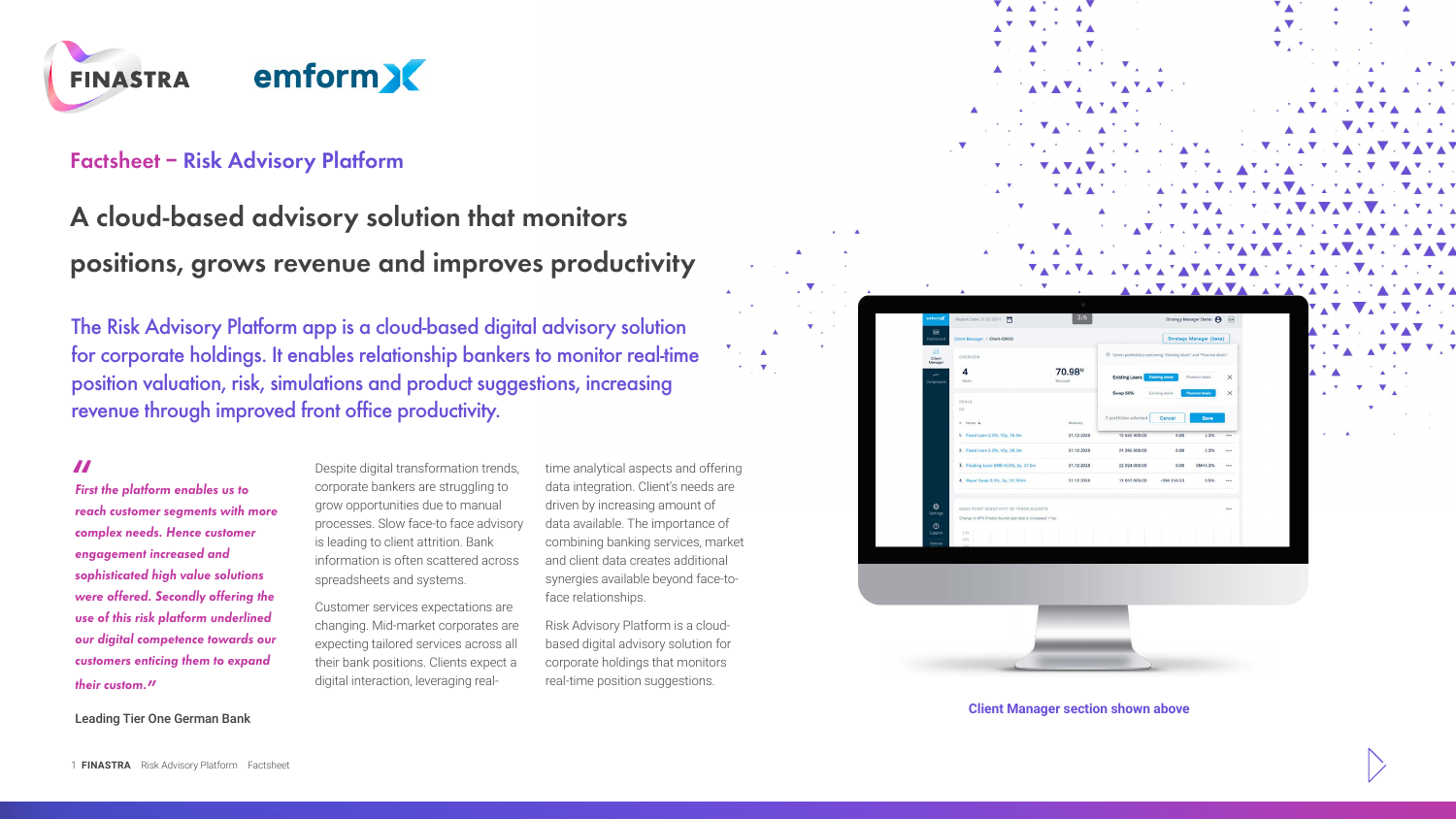## **How it works**

Traditional physical coverage models can't deliver the up-sell results banks expect in a competitive environment. This raises the importance of data. Banks are facing many challenges such as simplifying clients' banking tasks online, keeping up with business and market changes, as well as benefiting from fulfilled banking needs.

Risk Advisory Platform by emformX bridges the physical to digital client coverage. Corporate bankers can finally achieve clients' goals faster and change the way products are matched with client demand, anytime data, markets or client preferences change. The solution's multi-bank product visibility, decision support and market pulse are wrapped up over a cloud. This enables corporate banks to possess actionable information before competitors, delivering high-end product ideas faster, at a fraction of the cost and while engaging clients into strategic digital interaction. Transparency driven instrument valuation and simulation capabilities are available across all client positions.

The solution offers immediate cloud service availability to comply with changing clients' expectations. It assists in new advisory efforts with easy navigation through various analytical views and reports. This helps better understand past and future risks related to products, within real or sample client use case context. It is combined with pre-integrated independent broker data and simplified interpretation of results via pre-generated reports and visualizations. In addition, automated notifications ensure sales teams do not [mi](http://www.finastra.com/)ss action items, insights or a new deal opportunity.

 $......$ ........  $0.00000$ 

Risk Advisory Platform is available as Software as a Service (Saas) on Microsoft Azure cloud foundation. Multi-tenant or cloud options are available, and the solution can also be connected to the bank's existing systems. The app is preintegrated with Finastra's Fusion Summit to allow easy integration of loan, foreign exchange and hedges data with analytical outputs into banks' portal solutions.

## **Why Risk Advisory Platform?**



Centralize loans, cash, currency exposure, currency and interest rate hedges data for remote coverage.



Track sales teams' KPIs pointing to a loan, currency and interest rate hedges optimization or to a new deal opportunity.



Deliver up-sell ideas online or via digital channels, powered by the solution's engine and broker data.



Shared access enables companies to re-use bank data and perform relevant treasury tasks, anytime business or markets change.

Pre-integrated with Finastra's Fusion Summit to allow easy integration.